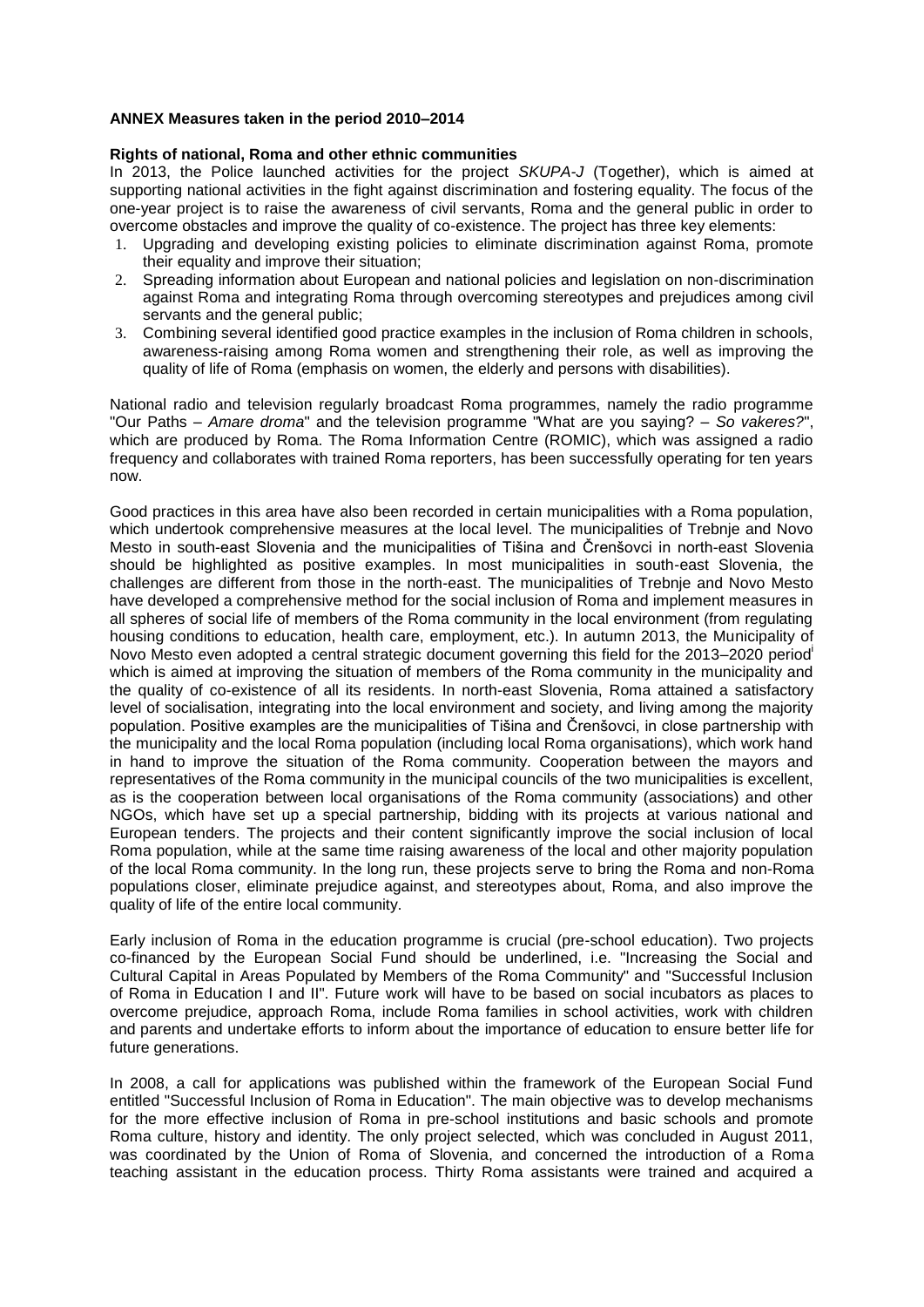national professional qualification. The end result is improved relations between children and teachers, parents and schools. More than a thousand children who participated in the project achieved better school attendance and performance. Teaching materials on Romani, Roma history and culture were compiled, and Roma parents educated. The project won European acclaim and received special mention in the *2010 RegioStars Awards* competition organised by the European Commission.

In 2010, the second European Social Fund call for applications was published, titled "Increasing the Social and Cultural Capital in Areas Populated by Members of the Roma Community"*.* The selected project was implemented by a consortium of seven partners led by the Institute for Ethnic Studies, which concluded its activities in August 2013. The project focused on the development of innovative and creative educational activities in the Roma community, particularly for the pre-school stage; learning assistance for Roma pupils and students; various extracurricular activities; education and training of teachers, social workers and other teaching professionals as well as qualified professionals in NGOs for work with Roma children and adolescents. One of the innovations of the project was the establishment of Roma educational incubators, which could be defined as comprehensive programmes comprising different methods of working with Roma children, adolescents and their parents in their own environment, i.e. Roma settlements. More than 30 pre-school institutions and schools participated in the project.

The project selected in July 2011 in the European Social fund call for applications "Successful Inclusion of Roma in Education II" built on the results of the previous project of the Union of Roma of Slovenia and that of the Institute for Ethnic Studies, and the solutions proposed in the Strategy for the Education of the Roma in Slovenia, as amended. The project led by the Kočevje Adult Education Centre will conclude in August 2014. It is aimed at enhancing the quality of work of Roma assistants, so that Roma pupils can more successfully achieve the standards of knowledge in basic school and enrol in secondary education. Its activities also focus on raising the educational level of Roma assistants, which will help establish the overall regulation of their status at the national level.

In the past six years, the Murska Sobota Public Health Institute carried out a programme to promote a healthy lifestyle among Roma, *Khetaun ži sastipe* – Healthier together, with *ROMIC* Roma radio station, a weekly broadcast with preventive advice. Three national conferences to reduce the health inequalities of Roma children were organised in Radenci, Novo Mesto and Kočevje. The 2014 annual programme of the National Institute for Public Health envisages numerous activities, such as a national conference on Roma health, the implementation of a programme to promote health within the Roma community, features on health and nutrition for the Roma radio and newspaper, and participation in activities organised by the Union of Roma of Slovenia.

# **Women's rights**

In 2013, in cooperation with the Managers' Association – Women Managers' Section and the Commission for the Prevention of Corruption, the Ministry of Labour, Family, Social Affairs and Equal Opportunities began implementing the project *"Vključi.Vse"* (Include.All). The Ministry obtained the funds for the project through a call for applications for the Progress programme. The project is aimed at enhancing the knowledge of the status of both female and male managers and the obstacles to the balanced representation of genders in the posts of economic decision-making; eliminating stereotypes about women and men in top-level and leading positions and promoting the case of gender equality in economic decision-making; encouraging the participation of the private sector and representation of women at all levels of decision-making. The project includes the following: research on gender equality in economic decision-making, a study on gender equality and diversity policies in companies, an expert forum on gender equality in economic decision-making and a public media campaign.

Supported by funds provided by the Norwegian Financial Mechanism Programme 2009-2014 for Slovenia, the Ministry of Labour, Family, Social Affairs and Equal Opportunities also implements a project titled "Towards Equalizing Power Relations between Women and Men", which is aimed at fostering the balanced representation of women and men in decision-making processes. The activities are aimed at increasing the participation and representation of women in political and economic decision-making and at promoting work-life balance.

Special programmes and projects are being carried out to increase the employment rate of women and reduce segregation in the labour market. The "Family-Friendly Company" project facilitates the reconciliation of professional and private life and has helped reduce discrimination in the labour market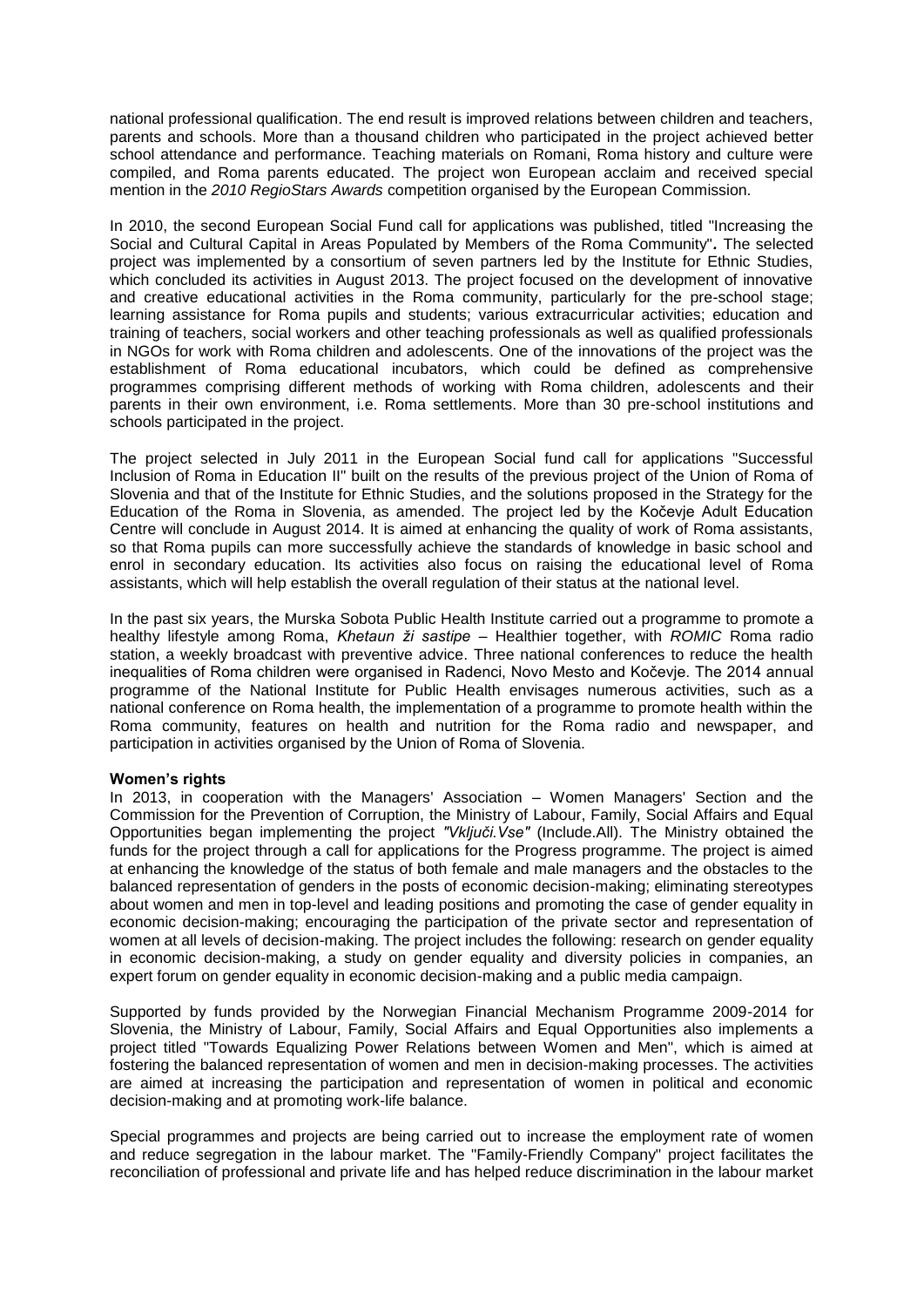and strengthen the equal opportunities concept. The project "Girls' Day" provides basic school girls with an insight into typically male professions, encouraging them to enrol in secondary schools attended predominantly by boys. In 2012, activities were implemented to encourage young people, particularly girls, to take up natural or technical science courses in calls for applications to promote sciences. Projects are being financed to encourage and raise awareness among pupils and secondary school students of various professions and study programmes.

#### **Domestic violence**

The Ministry of Education, Science and Sport published a call for applications to provide additional training for qualified professionals, enabling them to work more effectively and quickly identify various forms of violence (in the family). The selected Institute of Criminology at the Faculty of Law implemented the project "Systemic Response to Domestic Violence – Training for Teaching Professionals". The training programme focused on the legal bases for addressing domestic violence, its identification and prevention, the duties of staff at education institutions in addressing violence, and cooperation with other institutions. The programme also included practical testing of acquired knowledge, reflection and exchange of experience. The training was successfully concluded by approx. 1400 qualified professionals, who acquired relevant information and material to teach pupils. In 2013, the Ministry of Education, Science and Sport, in cooperation with the Ministry of Labour, Family, Social Affairs and Equal Opportunities, and the Police, drafted the "Arrangement for the Implementation of Tasks to Protect Children". More information is available at:

*[http://www.mizs.gov.si/si/delovna\\_podrocja/urad\\_za\\_razvoj\\_izobrazevanja/prepoznavanje\\_prepreceva](http://www.mizs.gov.si/si/delovna_podrocja/urad_za_razvoj_izobrazevanja/prepoznavanje_preprecevanje_in_obravnava_nasilja/nasilje_v_druzini/) [nje\\_in\\_obravnava\\_nasilja/nasilje\\_v\\_druzini/](http://www.mizs.gov.si/si/delovna_podrocja/urad_za_razvoj_izobrazevanja/prepoznavanje_preprecevanje_in_obravnava_nasilja/nasilje_v_druzini/)*.

In 2012, as part of the project "Specialised Training for Teaching Professionals to Build Capacities to Prevent Violence for the 2010–2012 Period", the provider, the ISA Institute, an institute for psychoeducational projects, concluded specialised training programmes for teaching professionals (with guaranteed interim activities: testing the acquired knowledge in practice, reflection and exchange of experience). The programmes included topics on preventing child abuse, strengthening families, nonviolence, and volunteer work to strengthen the values of non-violence; 3,380 participants took part in the project. Further details are available at: *[http://www.mss.gov.si/si/solstvo/strukturni\\_skladi/instrumenti\\_operacije\\_upravicenci\\_in\\_gradiva/](http://www.mss.gov.si/si/solstvo/strukturni_skladi/instrumenti_operacije_upravicenci_in_gradiva/)* (call for applications to select operations "Co-Financing of Specialised Training for Teaching Professionals on the Identification and Prevention of Violence in the 2010–2012 Period").

# **Children's rights**

On the day marking the 20th anniversary of Slovenia's accession to the United Nations, the first Slovenian teaching manual on the UN was published for pupils of the third cycle and their teachers. The textbook, entitled "Stronger Together", is a result of successful cooperation between the Foreign Ministry, the Ministry of Education, Science, Culture and Sport, and the UN Information Service in Vienna (UNIS). It is a significant contribution to raising awareness about the UN, its role, goals, importance, and achievements in all areas of activity involving human rights, sustainable development, peace, and security. All Slovenian basic schools received a copy of the textbook, and it is also available in public libraries throughout Slovenia. Stronger Together, the first web site for young people to specialise in the UN, was launched on 3 June 2013. With this project, the Ministry of Foreign Affairs highlighted the importance of informing young people about the goals of the UN and its activities, and strives for their active engagement, contributing to the development of a peaceful and inclusive society.

Between August 2011 and May 2013, Slovenia carried out training in Moldova for teaching professionals on providing assistance to children with learning difficulties and children living in inadequate social conditions. Ten local experts led by Slovenian experts passed their knowledge and practice on to a group of 40 teachers and other school staff from 29 schools and to 10 local experts. The project provided assistance to approx. 5,000 children, 2,000 of whom are Roma. Teachers and members of school staff reported on their experience in the daily use of the acquired knowledge and in transferring such knowledge to their colleagues. They are continuing to use the acquired skills and experience after the conclusion of the project. In addition, two smaller humanitarian and development projects were financed in 2012: a project preparing young people for active citizenship in Transnistria, Moldova, and a project on raising awareness among children of their rights, which was based on the methodology of the Our Rights project.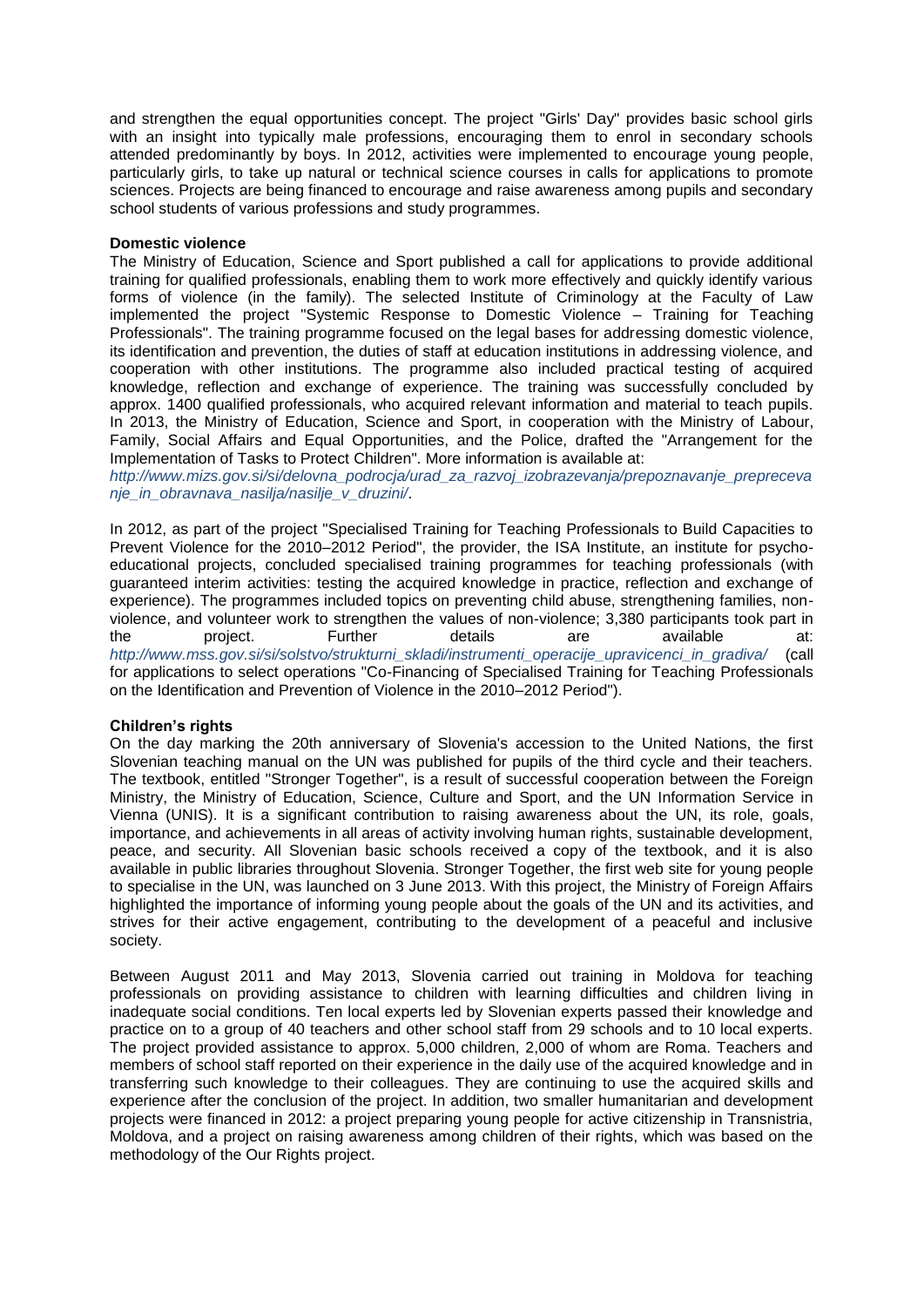In 2011, as part of the e-Justice project and to implement draft Article 35 of the Council of Europe Convention on the Protection of Children against Sexual Exploitation and Sexual Abuse, the Ministry of Justice placed video conference equipment in 11 child-friendly interview rooms at social services. The project was carried out in cooperation with the Ministry of Labour, Family, Social Affairs and Equal Opportunities and the non-governmental organisation *Beli Obroč* (White Ring). By using video conference equipment, interviews with child victims of a criminal offence (violence, sexual abuse) can be transmitted to the court room in which the judge, prosecutor, suspect and others are present, so the child does not have to appear in court. Concurrently, questions can be submitted in real time to the expert conducting the interview with the child, which means that as much information as possible can be obtained from the child. The interview with the child may be recorded, which means that the recording can be used later during the proceedings or in a potential parallel procedure. This prevents the secondary victimisation of the child. An informal working group set up by the Ministry of Justice drafted "Recommendations on Interviewing Children by Means of Video Conference or Other Technical Means".

# **Mediation**

Conflict prevention and mediation as means of peacefully settling disputes is a key Slovenian foreign policy priority. It is essential to understand that promoting peaceful co-existence and tolerance must begin at home and at all levels of society. Slovenia attaches particular importance to mediation, a tool for settling disputes peacefully. The country has a well-structured civil society and has achieved positive results in school and peer mediation, which is implemented in pre-school institutions, basic and secondary schools, and which significantly reduces violence and raises awareness of the importance of human rights and diversity. Both countries and individuals – adults and children – need to understand that disagreements should be resolved through conversation, understanding and seeking solutions acceptable to all involved.

# **Raising awareness of the Holocaust**

In 2013, the Ministry of Foreign Affairs, in cooperation with the Ministry of Education, Science and Sport, the National Education Institute and some renowned Slovenian academics, drafted and implemented a project on raising the awareness of the Holocaust. The first stage included a survey to assess the knowledge of this topic among ninth-graders, and the second stage produced a booklet titled Unknown Traces: Judaism, Anti-Semitism and the Holocaust in Slovenian History. The booklet was aimed at educating young people about the effects of the Holocaust on the Slovenian Jewish community. It features the stories of three Slovenian Jewish girls in the Holocaust, outlining the risks of tolerating or promoting racism, anti-semitism or any other form of intolerance. The booklet was distributed to all Slovenian basic schools and to public libraries and is also available on the web sites of the Ministry of Foreign Affairs and the National Education Institute.

# **Rights of the elderly**

The Symbiosis project is a good practice example of an intergenerational education programme approved by the Ministry of Education, Science and Sport. The project aims to strengthen cooperation and the transfer of knowledge between generations, which promotes lifelong learning. It is also aimed at raising computer literacy among older generations and at raising awareness among the elderly of modern methods of communication and social networks. Volunteers, who are mostly young people, help the elderly in a friendly manner in their (first) encounter with the computer, the Internet, mobile and other modern telecommunications equipment. The project enables the younger generation to promote the values of volunteer work, responsibility and proactive contribution, as well as the attitude to society and its own future. At the same time, it provides the older generation with the chance to be included in lifelong learning, thus improving their quality of life by means of the rapid development of technology in the 21st century. The project, in which numerous pensioners' associations are participating, is implemented by Institute Ypsilon.

# **Genocide, crimes against humanity and war crimes, Responsibility to Protect**

On 27 March 2014, the Slovenian Government re-established the Permanent Coordination Group for International Humanitarian Law, which held its first session on 29 May 2014.

A legal lacunae exists regarding international legal assistance and extradition, which became evident during judicial proceedings against foreign nationals or persons who had committed criminal offences abroad. This particularly concerns trials against alleged perpetrators of genocide, crimes against humanity and war crimes in certain European countries which these persons committed abroad. As a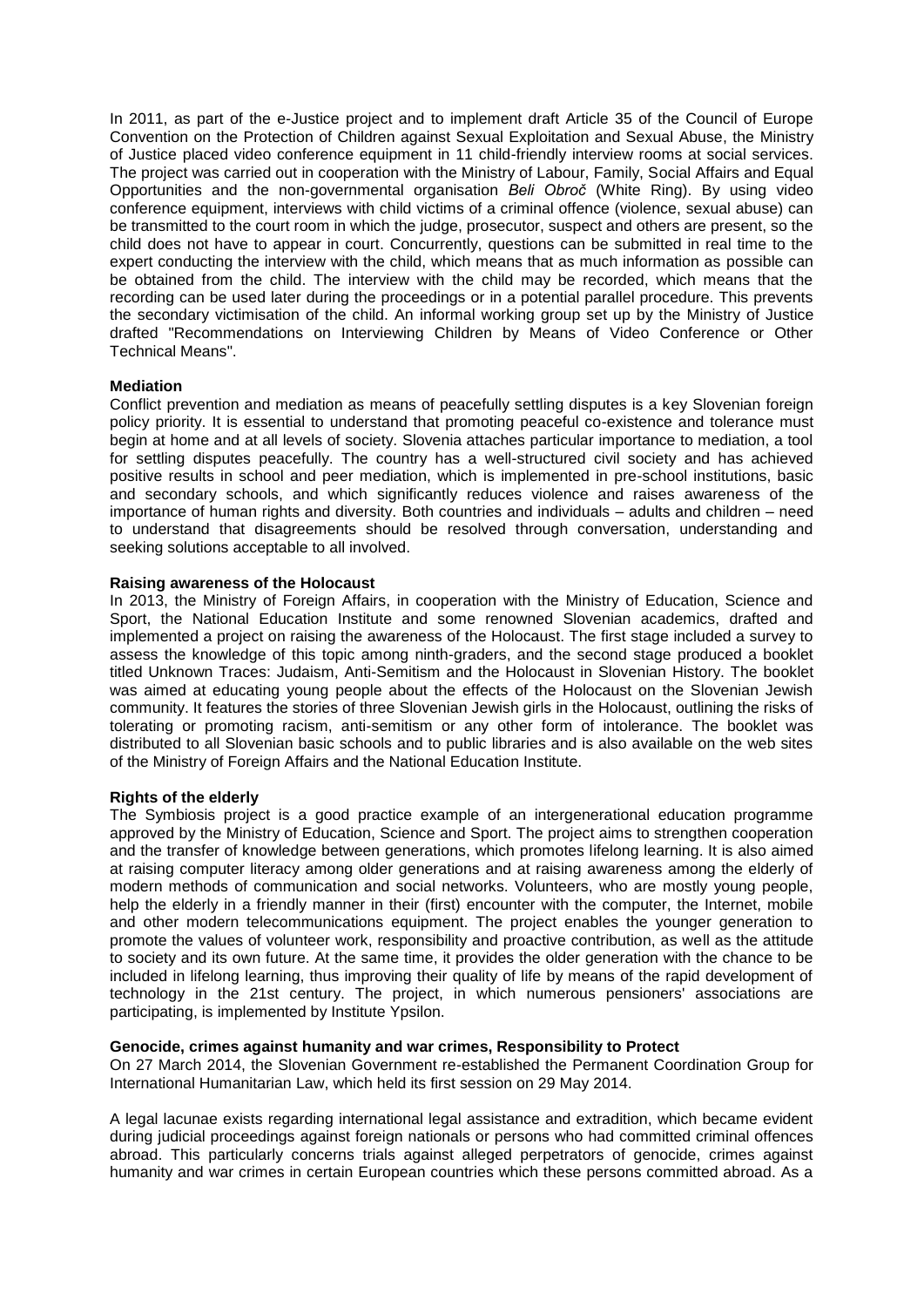result, the prosecution of such criminal offences is an exceptionally difficult task, which requires close cooperation with the law enforcement authorities of other countries. If a treaty existed that regulated the cooperation of countries on international legal assistance in criminal matters and extradition, countries and their law enforcement authorities could prosecute international crimes more effectively; this is also recommendable in view of the principle of complementarity with the Rome Statute of the ICC, as it would enable countries to successfully prosecute perpetrators at home. Therefore, Slovenia, Belgium, the Netherlands, and Argentina are working on an initiative to improve the international framework for international legal assistance and extradition in investigations and trials of the most serious criminal offences, particularly genocide, crimes against humanity and war crimes. The initiative has already been introduced to the international community through the work of the Commission on Crime Prevention and Criminal Justice.

At its 34th regular session on 17 October 2012, the Slovenian Government appointed the Focal Point for the Responsibility to Protect (R2P). The Focal Point reports annually to the Government. With a view to raising awareness in countries in the region and to encourage them to hold a large-scale debate on R2P, in April 2013 Slovenia and the Global Centre for the Responsibility to Protect held the first Regional R2P National Focal Points Meeting for Europe, which was attended by representatives of 31 countries, international and regional organisations and NGOs.

# **Persons with disabilities**

As an example of good practice, the project "Museum in Sign Language" carried out by the Racio Social institute in cooperation with the Union of Associations of Deaf and Hearing Impaired of Slovenia and regional associations of deaf and hearing impaired in the 2010–2011 period deserves special mention. The project was co-financed within the European Social Fund through a call for applications for the selection of development projects aimed at improving the employability of vulnerable social groups in culture and supporting their social inclusion. Museum activities and exhibitions are aimed at spreading educational and cultural activities and bringing it closer to all. However, due to their own limitations not all members of society have equal access to information and cultural goods. Exhibitions in many museums in Slovenia and abroad use video guides and projections, which are almost useless to the deaf and hearing impaired. For such people, a visit to a museum or an exhibition is virtually impossible without the assistance of a Slovenian sign language interpreter. In addition, the texts for printed matter, catalogues and exhibition guides are frequently scientific and too abstract, which makes them incomprehensible to deaf persons. The project Museum in Sign Language is aimed at providing training for unemployed deaf and hearing impaired disabled persons on accessibility to culture by using the example of the multimedia adaptation of the exhibition "Following in the Footsteps of Ancient Emona – A Guide to the Best-Known Locations of the Former Ancient Town in the Centre of Today's Ljubljana" for the deaf and hearing impaired.

Implemented since 2003 by the Slovenian Association of Disabled Workers, the project "A Municipality Tailored to the Needs of People with Disabilities" is an example of good practice of comprehensive and coordinated activities for implementing the rights of persons with disabilities. The local community aiming to present its candidature for this distinction must carry out a status analysis and draw up a concrete comprehensive plan of action. In addition, it must report every year on the implementation of the plan to the Slovenian Association of Disabled Workers. To date, this distinction has been awarded to 17 municipalities, including the two largest cities, Ljubljana and Maribor.

# **Court backlogs**

It is essential to introduce comprehensive information solutions in justice, particularly the almost completed informatisation of data entry registers as part of the Data Warehouse of the Slovenian Supreme Court, which facilitates reporting, tracing, analysis, and planning. Based on its own experience and that from the business environment, the Supreme Court developed an innovative integrated solution for Business Intelligence, the PSP project, to manage the courts which allows those in leading positions in justice to draw up relevant development strategies and make quick and highquality decisions. The latter is comprised of the Data Warehouse and President's Dashboards. It includes all the processes, technologies and tools required to transform data obtained, from data entry registers to information on operations. Only after obtaining this information can one access the knowledge and skills required to make a plan or decision which will have a positive effect on the operations of courts and at the same time precisely measure the effects on a regular basis. The creation of the Data Warehouse, in which data obtained from various source systems (data sources) are unified and standardised, facilitates their simple use and further processing in terms of quantity